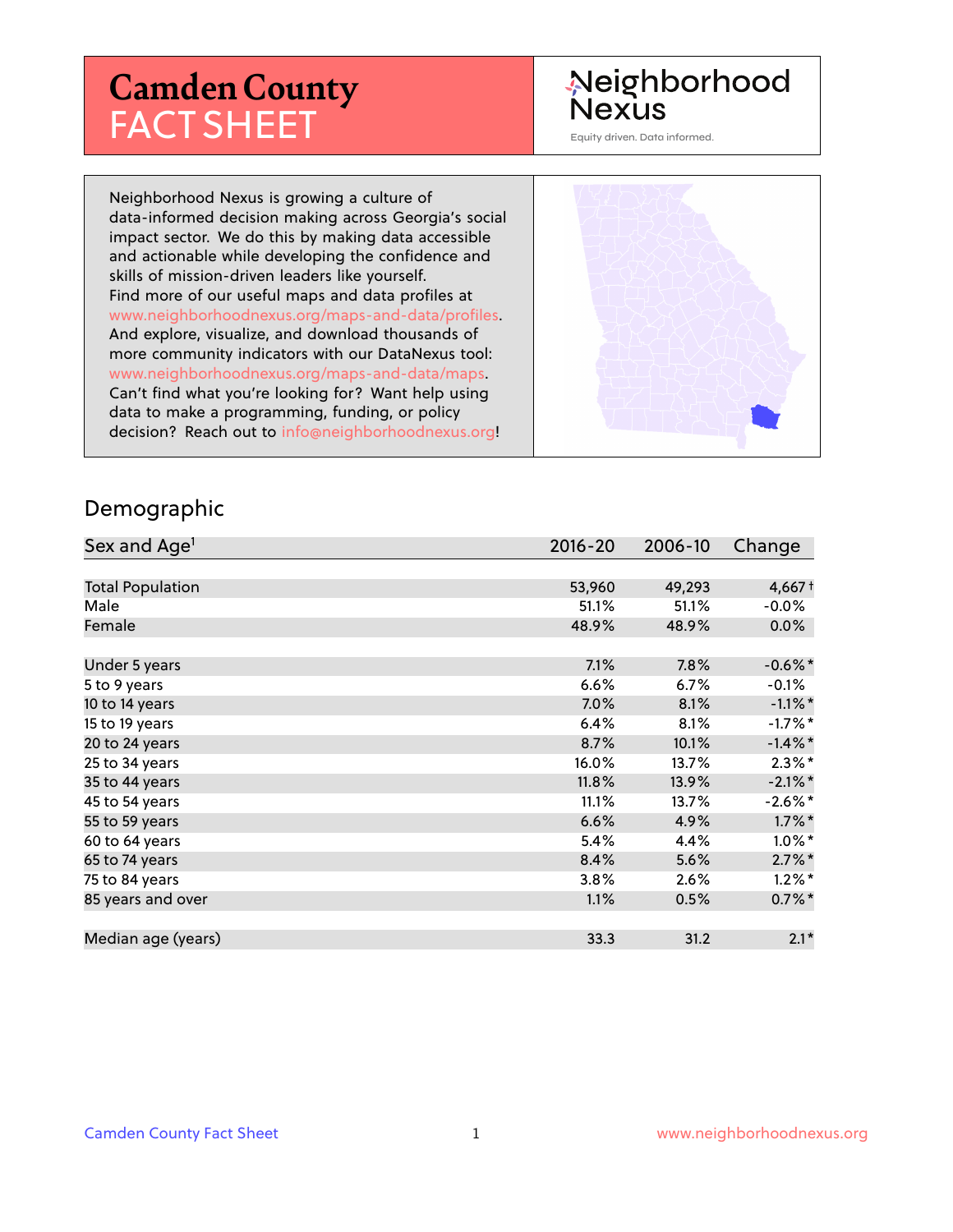# Demographic, continued...

| Race <sup>2</sup>                                            | $2016 - 20$ | 2006-10 | Change     |
|--------------------------------------------------------------|-------------|---------|------------|
| <b>Total population</b>                                      | 53,960      | 49,293  | $4,667+$   |
| One race                                                     | 94.8%       | 97.6%   | $-2.8\%$ * |
| White                                                        | 72.5%       | 74.8%   | $-2.3\%$ * |
| <b>Black or African American</b>                             | 18.2%       | 19.6%   | $-1.4\%$ * |
| American Indian and Alaska Native                            | 0.7%        | 0.5%    | 0.2%       |
| Asian                                                        | 1.9%        | 1.5%    | $0.4\%$ *  |
| Native Hawaiian and Other Pacific Islander                   | 0.1%        | 0.3%    | $-0.2%$    |
| Some other race                                              | 1.4%        | 0.9%    | 0.4%       |
| Two or more races                                            | 5.2%        | 2.4%    | $2.8\%$ *  |
| Race alone or in combination with other race(s) <sup>3</sup> | $2016 - 20$ | 2006-10 | Change     |
| Total population                                             | 53,960      | 49,293  | $4,667+$   |
| White                                                        | 77.0%       | 76.6%   | 0.4%       |
| <b>Black or African American</b>                             | 21.0%       | 20.9%   | 0.2%       |
| American Indian and Alaska Native                            | 1.5%        | 1.2%    | $0.3\%$ *  |
| Asian                                                        | 3.2%        | 2.2%    | $1.0\%$ *  |
| Native Hawaiian and Other Pacific Islander                   | 0.2%        | 0.6%    | $-0.4%$    |
| Some other race                                              | 2.8%        | 1.2%    | $1.5\%$ *  |
| Hispanic or Latino and Race <sup>4</sup>                     | $2016 - 20$ | 2006-10 | Change     |
| <b>Total population</b>                                      | 53,960      | 49,293  | $4,667+$   |
| Hispanic or Latino (of any race)                             | 7.0%        | 5.0%    | $2.0\%$ t  |
| Not Hispanic or Latino                                       | 93.0%       | 95.0%   | $-2.0\%$ + |
| White alone                                                  | 69.6%       | 71.6%   | $-2.0\%$ * |
| Black or African American alone                              | 17.8%       | 19.2%   | $-1.4\%$ * |
| American Indian and Alaska Native alone                      | 0.6%        | 0.5%    | 0.1%       |
| Asian alone                                                  | 1.7%        | 1.4%    | 0.3%       |
| Native Hawaiian and Other Pacific Islander alone             | 0.1%        | 0.1%    | $-0.0%$    |
| Some other race alone                                        | 0.1%        | 0.1%    | $-0.0\%$   |
| Two or more races                                            | 3.1%        | 2.1%    | $1.0\%$ *  |
| U.S. Citizenship Status <sup>5</sup>                         | $2016 - 20$ | 2006-10 | Change     |
| Foreign-born population                                      | 2,613       | 1,158   | $1,455*$   |
| Naturalized U.S. citizen                                     | 58.9%       | 58.6%   | 0.3%       |
| Not a U.S. citizen                                           | 41.1%       | 41.4%   | $-0.3%$    |
|                                                              |             |         |            |
| Citizen, Voting Age Population <sup>6</sup>                  | $2016 - 20$ | 2006-10 | Change     |
| Citizen, 18 and over population                              | 39,846      | 35,419  | $4,427*$   |
| Male                                                         | 51.3%       | 51.4%   | $-0.1%$    |
| Female                                                       | 48.7%       | 48.6%   | 0.1%       |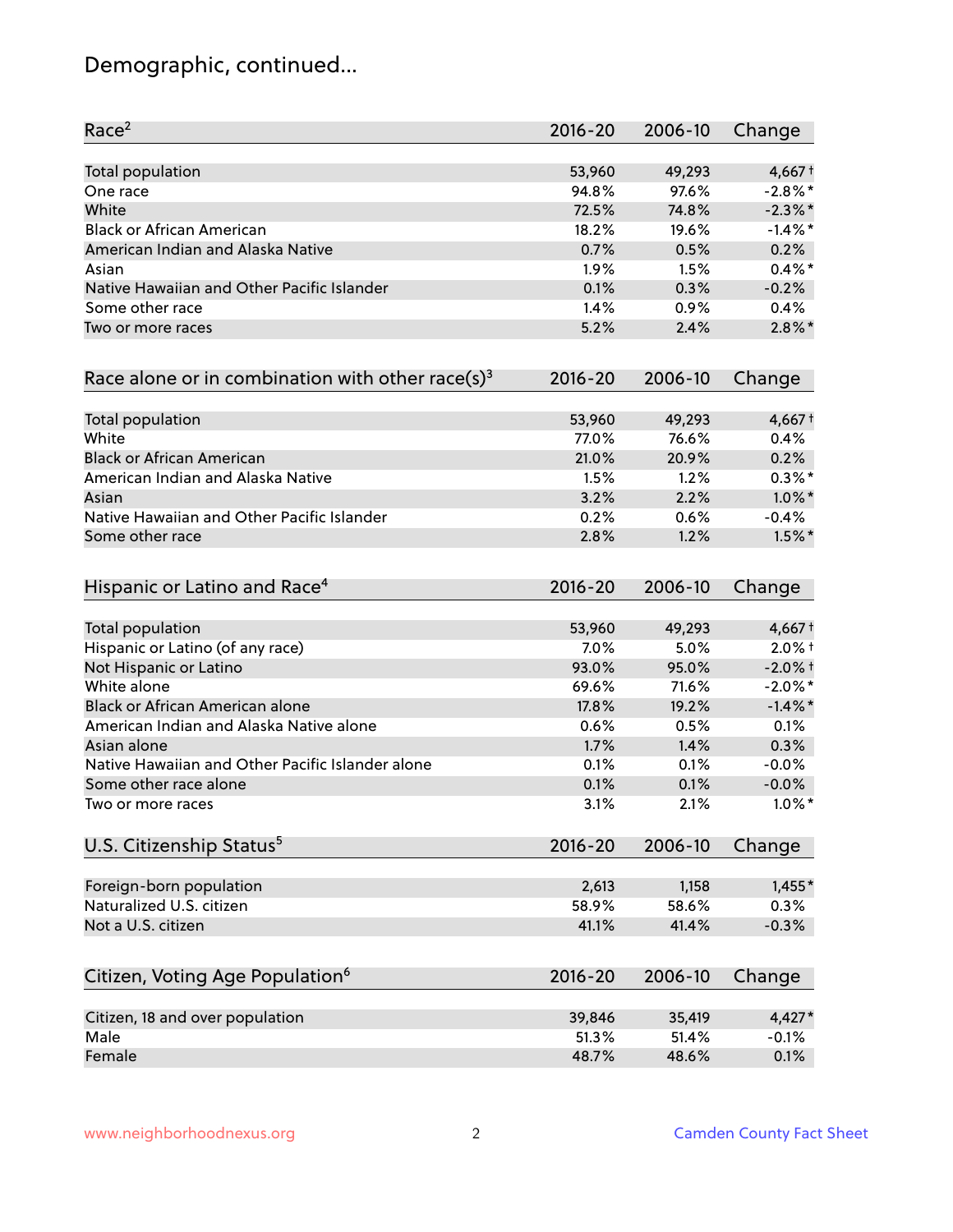#### Economic

| Income <sup>7</sup>                                 | $2016 - 20$ | 2006-10 | Change     |
|-----------------------------------------------------|-------------|---------|------------|
|                                                     |             |         |            |
| All households                                      | 19,746      | 17,834  | $1,912*$   |
| Less than \$10,000                                  | 6.5%        | 8.2%    | $-1.7%$    |
| \$10,000 to \$14,999                                | 3.8%        | 6.0%    | $-2.1\%$ * |
| \$15,000 to \$24,999                                | 8.6%        | 10.1%   | $-1.5%$    |
| \$25,000 to \$34,999                                | 9.1%        | 9.4%    | $-0.3%$    |
| \$35,000 to \$49,999                                | 15.1%       | 17.2%   | $-2.1%$    |
| \$50,000 to \$74,999                                | 17.3%       | 22.4%   | $-5.2\%$ * |
| \$75,000 to \$99,999                                | 14.1%       | 12.7%   | 1.3%       |
| \$100,000 to \$149,999                              | 17.1%       | 9.6%    | $7.5%$ *   |
| \$150,000 to \$199,999                              | 5.4%        | 3.2%    | $2.1\%$ *  |
| \$200,000 or more                                   | 3.0%        | 1.1%    | $1.9\%$ *  |
| Median household income (dollars)                   | 60,594      | 49,230  | $11,364*$  |
| Mean household income (dollars)                     | 74,348      | 58,344  | 16,004*    |
| With earnings                                       | 79.3%       | 84.0%   | $-4.8\%$ * |
| Mean earnings (dollars)                             | 70,372      | 55,546  | 14,826*    |
| <b>With Social Security</b>                         | 29.0%       | 22.4%   | $6.5%$ *   |
| Mean Social Security income (dollars)               | 22,566      | 14,929  | 7,637*     |
| With retirement income                              | 25.8%       | 21.1%   | 4.7%*      |
| Mean retirement income (dollars)                    | 27,381      | 23,514  | 3,866      |
| With Supplemental Security Income                   | 3.5%        | $2.6\%$ | 0.9%       |
| Mean Supplemental Security Income (dollars)         | 10,236      | 7,667   | 2,570*     |
| With cash public assistance income                  | 1.4%        | 1.7%    | $-0.2%$    |
| Mean cash public assistance income (dollars)        | 2,631       | 2,524   | 107        |
| With Food Stamp/SNAP benefits in the past 12 months | 12.7%       | 8.9%    | $3.8\%$ *  |
|                                                     |             |         |            |
| Families                                            | 14,275      | 13,002  | $1,273*$   |
| Less than \$10,000                                  | 6.1%        | 5.8%    | 0.3%       |
| \$10,000 to \$14,999                                | 3.5%        | 3.7%    | $-0.2%$    |
| \$15,000 to \$24,999                                | 6.6%        | 7.9%    | $-1.2%$    |
| \$25,000 to \$34,999                                | 8.0%        | 7.9%    | 0.1%       |
| \$35,000 to \$49,999                                | 13.9%       | 16.5%   | $-2.7%$    |
| \$50,000 to \$74,999                                | 17.4%       | 24.7%   | $-7.3\%$ * |
| \$75,000 to \$99,999                                | 14.2%       | 16.4%   | $-2.2%$    |
| \$100,000 to \$149,999                              | 20.7%       | 12.0%   | $8.8\%$ *  |
| \$150,000 to \$199,999                              | 6.0%        | 3.8%    | $2.2\%$ *  |
| \$200,000 or more                                   | 3.7%        | 1.2%    | $2.4\%$ *  |
| Median family income (dollars)                      | 68,288      | 57,366  | 10,922*    |
| Mean family income (dollars)                        | 81,215      | 66,007  | 15,208*    |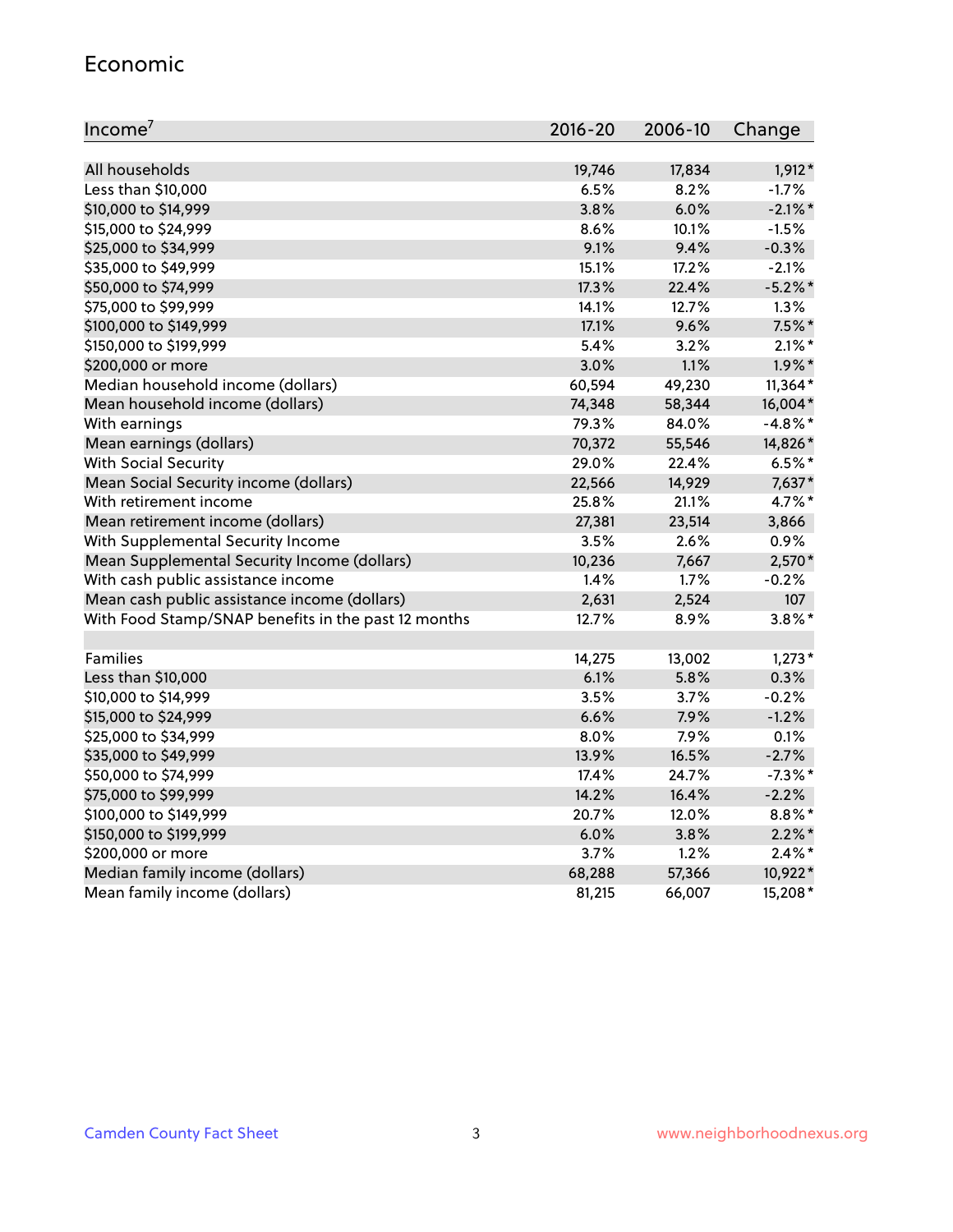### Economic, continued...

| Income, continued <sup>8</sup>                                        | $2016 - 20$ | 2006-10 | Change     |
|-----------------------------------------------------------------------|-------------|---------|------------|
|                                                                       |             |         |            |
| Nonfamily households                                                  | 5,471       | 4,832   | 639*       |
| Median nonfamily income (dollars)                                     | 39,758      | 27,589  | 12,169*    |
| Mean nonfamily income (dollars)                                       | 51,830      | 35,324  | 16,506*    |
| Median earnings for workers (dollars)                                 | 32,793      | 27,628  | $5,165*$   |
| Median earnings for male full-time, year-round workers<br>(dollars)   | 49,619      | 41,753  | 7,866*     |
| Median earnings for female full-time, year-round workers<br>(dollars) | 36,180      | 30,368  | $5,812*$   |
| Per capita income (dollars)                                           | 29,449      | 22,022  | $7,427*$   |
| Families and People Below Poverty Level <sup>9</sup>                  | 2016-20     | 2006-10 | Change     |
|                                                                       |             |         |            |
| <b>All families</b>                                                   | 13.5%       | 12.6%   | 0.9%       |
| With related children under 18 years                                  | 22.8%       | 18.0%   | 4.8%*      |
| With related children under 5 years only                              | 29.4%       | 21.5%   | 7.8%       |
| Married couple families                                               | 3.5%        | 5.2%    | $-1.7%$    |
| With related children under 18 years                                  | 3.2%        | 6.7%    | $-3.5%$    |
| With related children under 5 years only                              | 1.8%        | 10.1%   | $-8.3%$    |
| Families with female householder, no husband present                  | 43.7%       | 42.2%   | 1.5%       |
| With related children under 18 years                                  | 59.5%       | 44.9%   | 14.6%*     |
| With related children under 5 years only                              | 89.2%       | 63.5%   | 25.7%*     |
| All people                                                            | 14.9%       | 15.3%   | $-0.3%$    |
| Under 18 years                                                        | 25.4%       | 20.2%   | $5.2\%$ *  |
| Related children under 18 years                                       | 24.6%       | 20.0%   | 4.6%       |
| Related children under 5 years                                        | 32.0%       | 28.0%   | 4.0%       |
| Related children 5 to 17 years                                        | 21.5%       | 16.8%   | 4.7%       |
| 18 years and over                                                     | 11.5%       | 13.4%   | $-1.9%$    |
| 18 to 64 years                                                        | 12.0%       | 13.1%   | $-1.1%$    |
| 65 years and over                                                     | 9.2%        | 15.4%   | $-6.2%$    |
| People in families                                                    | 13.9%       | 13.2%   | 0.8%       |
| Unrelated individuals 15 years and over                               | 20.7%       | 27.8%   | $-7.1\%$ * |
|                                                                       |             |         |            |
| Non-Hispanic white people                                             | 9.6%        | 11.0%   | $-1.4%$    |
| Black or African-American people                                      | 34.4%       | 30.4%   | 3.9%       |
| Asian people                                                          | 6.7%        | 12.8%   | $-6.1%$    |
| Hispanic or Latino people                                             | 10.2%       | 16.2%   | $-6.1%$    |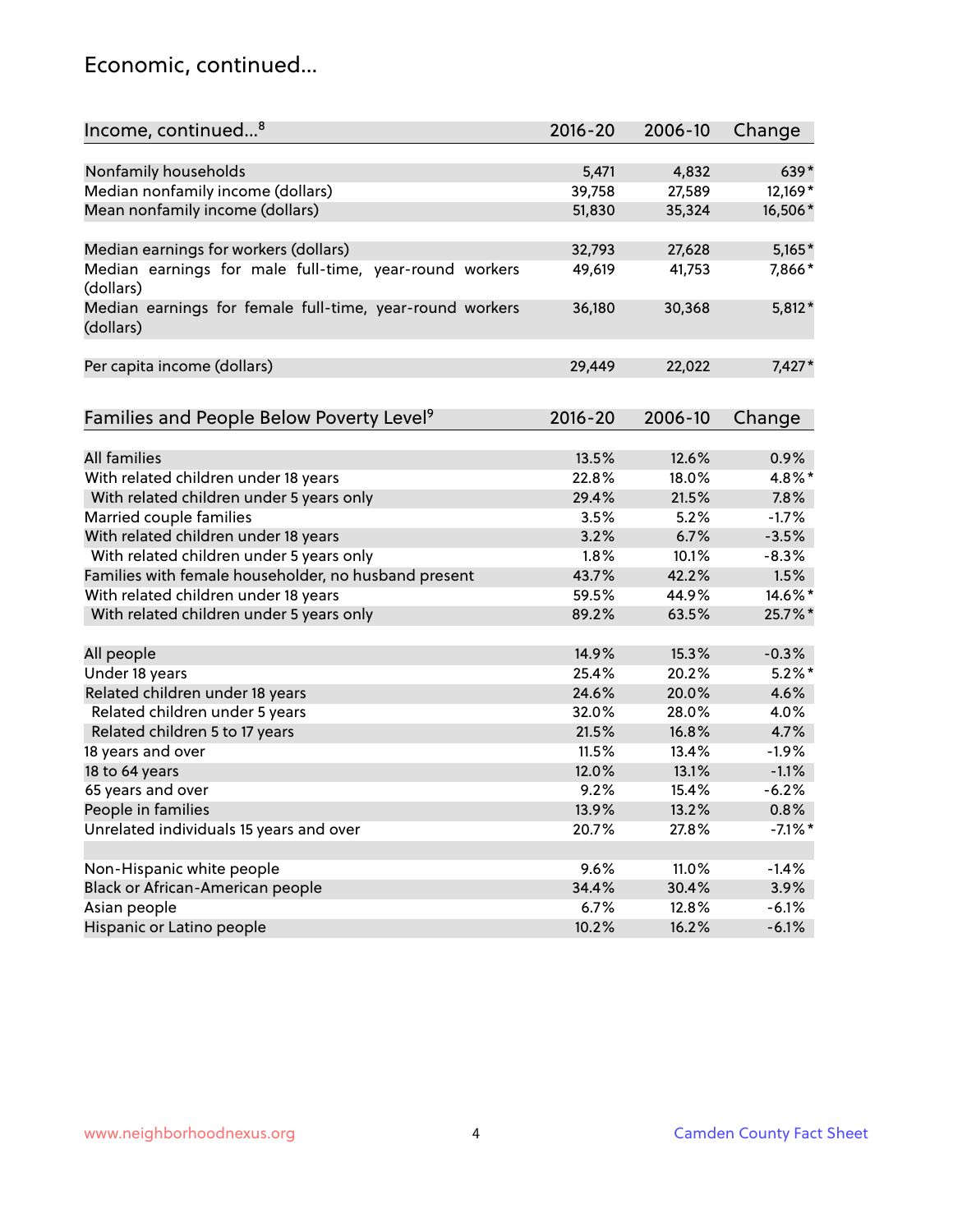# Employment

| Employment Status <sup>10</sup>                                                               | 2010        | 2020    | Change     |
|-----------------------------------------------------------------------------------------------|-------------|---------|------------|
| In Labor Force                                                                                | 21,089      | 20,695  | 20,695     |
| <b>Unemployment Rate</b>                                                                      | 4.7%        | 9.9%    | $-5.2%$    |
| Industry <sup>11</sup>                                                                        | $2016 - 20$ | 2006-10 | Change     |
|                                                                                               |             |         |            |
| Civilian employed population 16 years and over                                                | 21,320      | 19,920  | $1,400*$   |
| Agriculture, forestry, fishing and hunting, and mining                                        | 1.3%        | 0.9%    | 0.4%       |
| Construction                                                                                  | 6.6%        | 7.7%    | $-1.1%$    |
| Manufacturing                                                                                 | 9.2%        | 8.3%    | 0.9%       |
| Wholesale trade                                                                               | 2.2%        | 2.8%    | $-0.6%$    |
| Retail trade                                                                                  | 14.2%       | 13.1%   | 1.1%       |
| Transportation and warehousing, and utilities                                                 | 5.6%        | 5.8%    | $-0.2%$    |
| Information                                                                                   | 2.6%        | 1.4%    | $1.2\%$ *  |
| Finance and insurance, and real estate and rental and leasing                                 | 4.2%        | 4.2%    | $-0.0%$    |
| Professional, scientific, and management, and administrative<br>and waste management services | 9.2%        | 9.8%    | $-0.6%$    |
| Educational services, and health care and social assistance                                   | 20.2%       | 18.4%   | 1.8%       |
| Arts, entertainment, and recreation, and accommodation and<br>food services                   | 10.4%       | 10.6%   | $-0.2%$    |
| Other services, except public administration                                                  | 2.8%        | 3.7%    | $-0.9%$    |
| Public administration                                                                         | 11.4%       | 13.4%   | $-2.0%$    |
| Occupation <sup>12</sup>                                                                      | $2016 - 20$ | 2006-10 | Change     |
|                                                                                               |             |         |            |
| Civilian employed population 16 years and over                                                | 21,320      | 19,920  | $1,400*$   |
| Management, business, science, and arts occupations                                           | 33.8%       | 27.7%   | $6.1\%$ *  |
| Service occupations                                                                           | 16.6%       | 20.3%   | $-3.7\%$ * |
| Sales and office occupations                                                                  | 22.7%       | 26.7%   | $-4.0\%$ * |
| Natural<br>construction,<br>and<br>maintenance<br>resources,<br>occupations                   | 11.7%       | 13.0%   | $-1.3%$    |
| Production, transportation, and material moving occupations                                   | 15.2%       | 12.3%   | $2.9\%$ *  |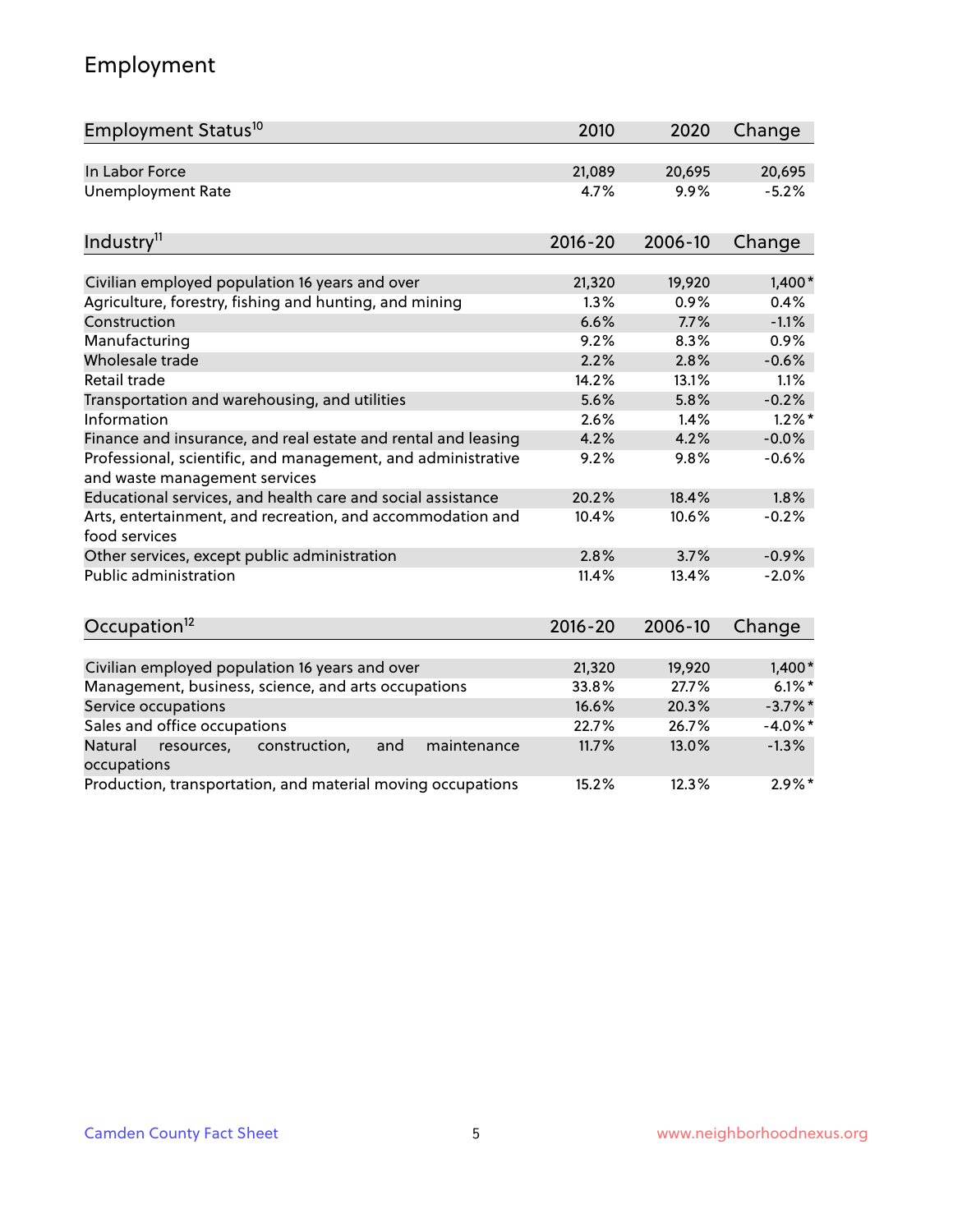# Employment, continued...

| Class of Worker <sup>13</sup>                          | $2016 - 20$ | 2006-10 | Change   |
|--------------------------------------------------------|-------------|---------|----------|
| Civilian employed population 16 years and over         | 21,320      | 19,920  | $1,400*$ |
| Private wage and salary workers                        | 69.4%       | 68.6%   | 0.8%     |
| Government workers                                     | 24.8%       | 26.0%   | $-1.2%$  |
| Self-employed in own not incorporated business workers | 5.5%        | 5.3%    | 0.3%     |
| Unpaid family workers                                  | 0.3%        | 0.1%    | 0.2%     |
| Job Flows <sup>14</sup>                                | 2019        | 2010    | Change   |
|                                                        |             |         |          |
| Total Jobs in county                                   | 11,523      | 12,534  | $-1,011$ |
| Held by residents of county                            | 59.6%       | 59.0%   | 0.6%     |
| Held by non-residents of county                        | 40.4%       | 41.0%   | $-0.6%$  |
| Jobs by Industry Sector <sup>15</sup>                  | 2019        | 2010    | Change   |
| Total Jobs in county                                   | 11,523      | 12,534  | $-1,011$ |
| Goods Producing sectors                                | 13.5%       | 11.4%   | 2.1%     |
| Trade, Transportation, and Utilities sectors           | 20.2%       | 20.2%   | $-0.0%$  |
| All Other Services sectors                             | 66.2%       | 68.4%   | $-2.1%$  |
|                                                        |             |         |          |
| Total Jobs in county held by county residents          | 6,872       | 7,398   | $-526$   |
| <b>Goods Producing sectors</b>                         | 13.4%       | 10.1%   | 3.2%     |
| Trade, Transportation, and Utilities sectors           | 16.2%       | 11.8%   | 4.4%     |
| All Other Services sectors                             | 70.4%       | 78.0%   | $-7.6%$  |
| Jobs by Earnings <sup>16</sup>                         | 2019        | 2010    | Change   |
|                                                        |             |         |          |
| Total Jobs in county                                   | 11,523      | 12,534  | $-1,011$ |
| Jobs with earnings \$1250/month or less                | 26.6%       | 29.8%   | $-3.1%$  |
| Jobs with earnings \$1251/month to \$3333/month        | 36.2%       | 40.0%   | $-3.7%$  |
| Jobs with earnings greater than \$3333/month           | 37.1%       | 30.2%   | 6.9%     |
| Total Jobs in county held by county residents          | 6,872       | 7,398   | $-526$   |
| Jobs with earnings \$1250/month or less                | 28.8%       | 30.3%   | $-1.5%$  |
| Jobs with earnings \$1251/month to \$3333/month        | 37.4%       | 41.6%   | $-4.2\%$ |
| Jobs with earnings greater than \$3333/month           | 33.9%       | 28.1%   | 5.7%     |
|                                                        |             |         |          |
| Jobs by Age of Worker <sup>17</sup>                    | 2019        | 2010    | Change   |
| Total Jobs in county                                   | 11,523      | 12,534  | $-1,011$ |
| Jobs with workers age 29 or younger                    | 23.5%       | 26.6%   | $-3.1%$  |
| Jobs with workers age 30 to 54                         | 51.8%       | 57.3%   | $-5.5%$  |
| Jobs with workers age 55 or older                      | 24.7%       | 16.1%   | 8.6%     |
|                                                        |             |         |          |
| Total Jobs in county held by county residents          | 6,872       | 7,398   | $-526$   |
| Jobs with workers age 29 or younger                    | 23.0%       | 25.1%   | $-2.2%$  |
| Jobs with workers age 30 to 54                         | 51.6%       | 59.2%   | $-7.6%$  |
| Jobs with workers age 55 or older                      | 25.4%       | 15.7%   | 9.7%     |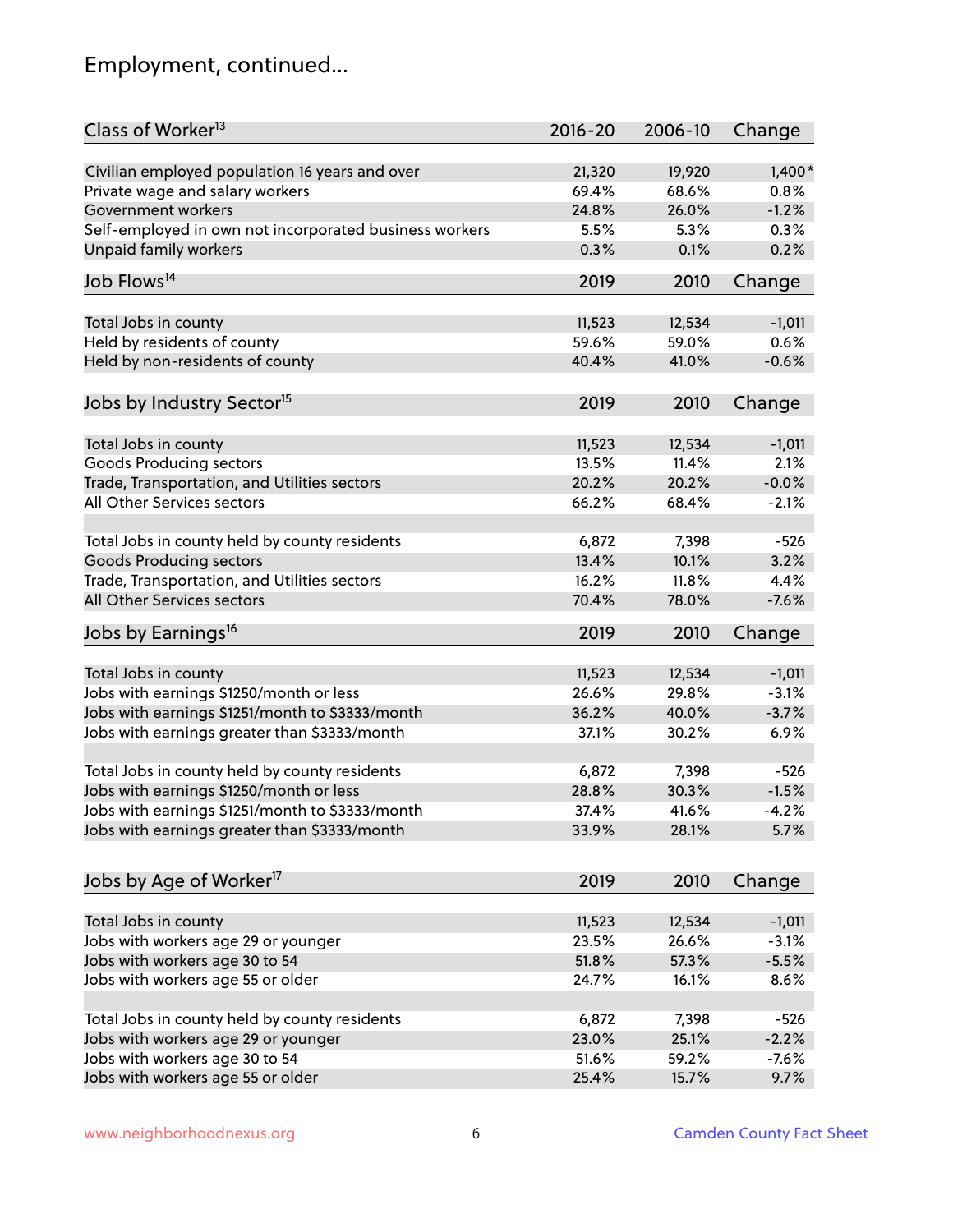#### Education

| Early Learning <sup>18</sup>                        |                |                | 2022              |
|-----------------------------------------------------|----------------|----------------|-------------------|
| Licensed Capacity of Early Learning Centers         |                |                | 1,180             |
| Licenced capacity per 1,000 children ages 0-4       |                |                | 308.3             |
| School Enrollment <sup>19</sup>                     | 2022           | 2010           | Change            |
|                                                     |                |                |                   |
| <b>Enrolled in Public School</b><br>White           | 9,298<br>58.8% | 9,670<br>63.9% | $-372$<br>$-5.1%$ |
| <b>Black or African-American</b>                    | 20.8%          | 23.4%          | $-2.6%$           |
| Asian                                               | 1.1%           | 1.4%           | $-0.3%$           |
| Native American                                     | 0.2%           | 0.7%           | $-0.5%$           |
| Pacific Islander                                    | 0.2%           | 0.0%           | 0.0%              |
| <b>Biracial or Multi-Racial</b>                     | 9.6%           | 5.0%           | 4.6%              |
| Hispanic or Latino                                  | 9.5%           | 5.4%           | 4.0%              |
| Georgia Milestones: 3rd Grade Reading <sup>20</sup> |                |                | 2019              |
|                                                     |                |                |                   |
| Number of Students Tested                           |                |                | 740               |
| Proficient or Distinguished                         |                |                | 56.8%             |
| Georgia Milestones: 8th Grade Math <sup>21</sup>    |                |                | 2019              |
| <b>Number of Students Tested</b>                    |                |                | 641               |
| Proficient or Distinguished                         |                |                | 56.6%             |
| Graduation Rates <sup>22</sup>                      | 2021           | 2012           | Change            |
|                                                     |                |                |                   |
| Cohort                                              | 584            | 833            | $-249$            |
| <b>High School Graduation Rate</b>                  | 92.1%          | 74.9%          | 17.2%             |
| Educational Attainment <sup>23</sup>                | $2016 - 20$    | 2006-10        | Change            |
|                                                     | 34,585         | 29,212         |                   |
| Population 25 years and over<br>Less than 9th grade | 2.0%           | 2.3%           | 5,373*<br>$-0.2%$ |
| 9th to 12th grade, no diploma                       | 6.2%           | 8.6%           | $-2.4\%$ *        |
| High school graduate (includes equivalency)         | 31.9%          | 33.4%          | $-1.5%$           |
| Some college, no degree                             | 28.7%          | 26.8%          | 1.9%              |
| Associate's degree                                  | 8.7%           | 8.5%           | 0.1%              |
| Bachelor's degree                                   | 14.3%          | 12.1%          | $2.2\%$ *         |
| Graduate or professional degree                     | 8.2%           | 8.3%           | $-0.1%$           |
|                                                     |                |                |                   |
| Percent high school graduate or higher              | 91.8%          | 89.1%          | 2.7%              |
| Percent bachelor's degree or higher                 | 22.5%          | 20.4%          | 2.1%              |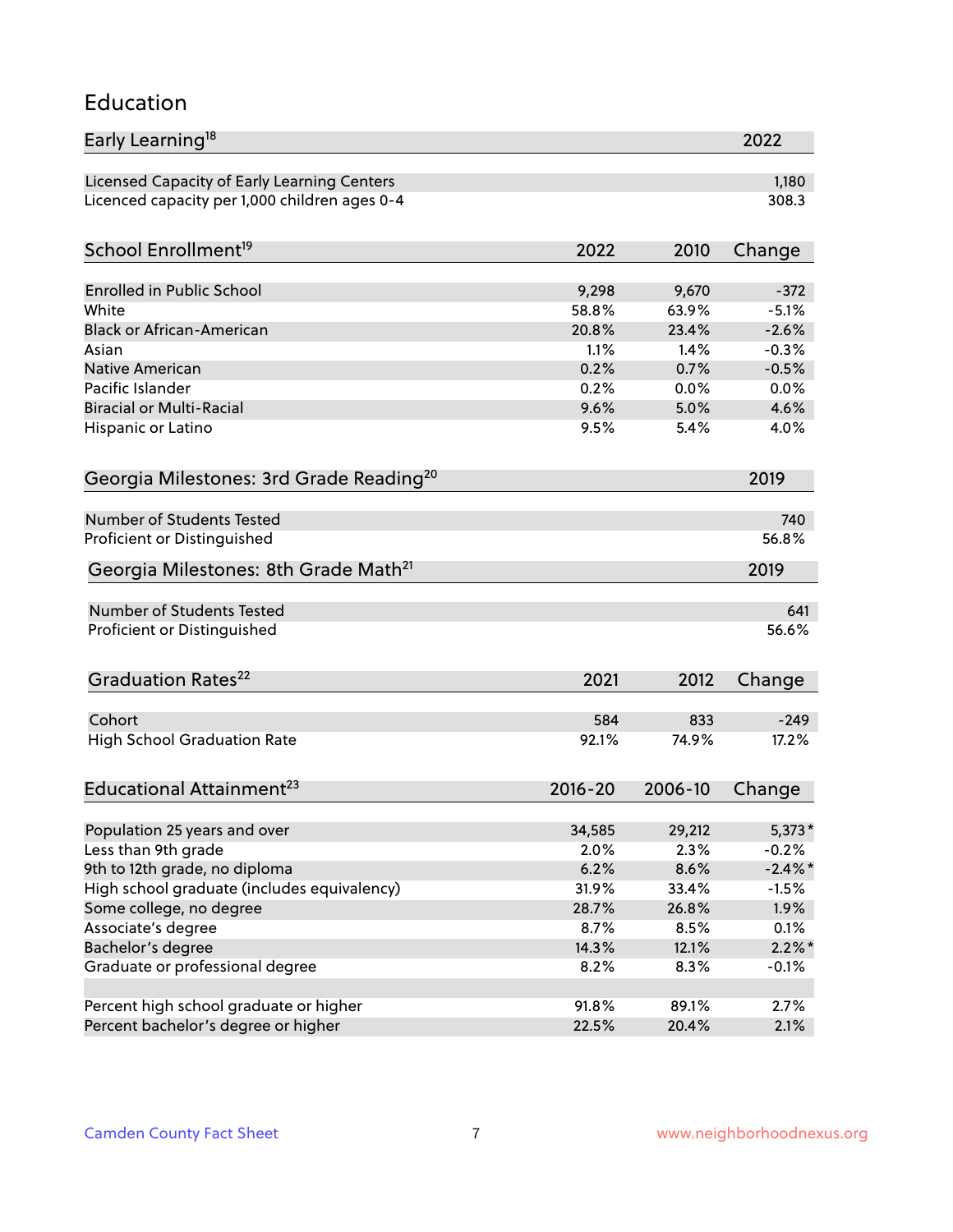### Housing

| Households by Type <sup>24</sup>                     | 2016-20 | 2006-10 | Change     |
|------------------------------------------------------|---------|---------|------------|
|                                                      |         |         |            |
| <b>Total households</b>                              | 19,746  | 17,834  | $1,912*$   |
| Family households (families)                         | 72.3%   | 72.9%   | $-0.6%$    |
| With own children under 18 years                     | 33.4%   | 35.9%   | $-2.6%$    |
| Married-couple family                                | 52.4%   | 56.5%   | $-4.1\%$ * |
| With own children of the householder under 18 years  | 21.3%   | 25.4%   | $-4.1%$    |
| Male householder, no wife present, family            | 4.2%    | 3.4%    | 0.8%       |
| With own children of the householder under 18 years  | 2.0%    | 1.7%    | 0.3%       |
| Female householder, no husband present, family       | 15.7%   | 13.0%   | $2.7\%$ *  |
| With own children of the householder under 18 years  | 10.1%   | 8.8%    | 1.2%       |
| Nonfamily households                                 | 27.7%   | 27.1%   | 0.6%       |
| Householder living alone                             | 22.5%   | 21.0%   | 1.5%       |
| 65 years and over                                    | 7.5%    | 6.3%    | 1.2%       |
|                                                      |         |         |            |
| Households with one or more people under 18 years    | 36.7%   | 40.4%   | $-3.7%$ *  |
| Households with one or more people 65 years and over | 26.1%   | 17.0%   | $9.0\%$ *  |
|                                                      |         |         |            |
| Average household size                               | 2.65    | 2.71    | $-0.07$    |
| Average family size                                  | 3.09    | 3.17    | $-0.08$    |
|                                                      |         |         |            |
| Housing Occupancy <sup>25</sup>                      | 2016-20 | 2006-10 | Change     |
|                                                      |         |         |            |
| Total housing units                                  | 22,303  | 20,611  | $1,692*$   |
| Occupied housing units                               | 88.5%   | 86.5%   | 2.0%       |
| Vacant housing units                                 | 11.5%   | 13.5%   | $-2.0%$    |
|                                                      |         |         |            |
| Homeowner vacancy rate                               | 2.5     | 1.5     | 1.0        |
| Rental vacancy rate                                  | 9.7     | 11.4    | $-1.7$     |
|                                                      |         |         |            |
| Units in Structure <sup>26</sup>                     | 2016-20 | 2006-10 |            |
|                                                      |         |         | Change     |
| Total housing units                                  | 22,303  | 20,611  | $1,692*$   |
| 1-unit, detached                                     | 65.4%   | 62.8%   | 2.6%       |
| 1-unit, attached                                     | 5.3%    | 5.3%    | 0.0%       |
| 2 units                                              | 2.6%    | 3.4%    | $-0.8%$    |
| 3 or 4 units                                         | 6.8%    | 6.9%    | $-0.1%$    |
| 5 to 9 units                                         | 3.6%    | 2.9%    | 0.7%       |
| 10 to 19 units                                       | 1.9%    | 2.3%    | $-0.5%$    |
|                                                      |         |         |            |
| 20 or more units                                     | 2.3%    | 0.8%    | $1.5%$ *   |
| Mobile home                                          | 11.9%   | 15.6%   | $-3.8\%$ * |
| Boat, RV, van, etc.                                  | 0.3%    | $0.0\%$ | 0.3%       |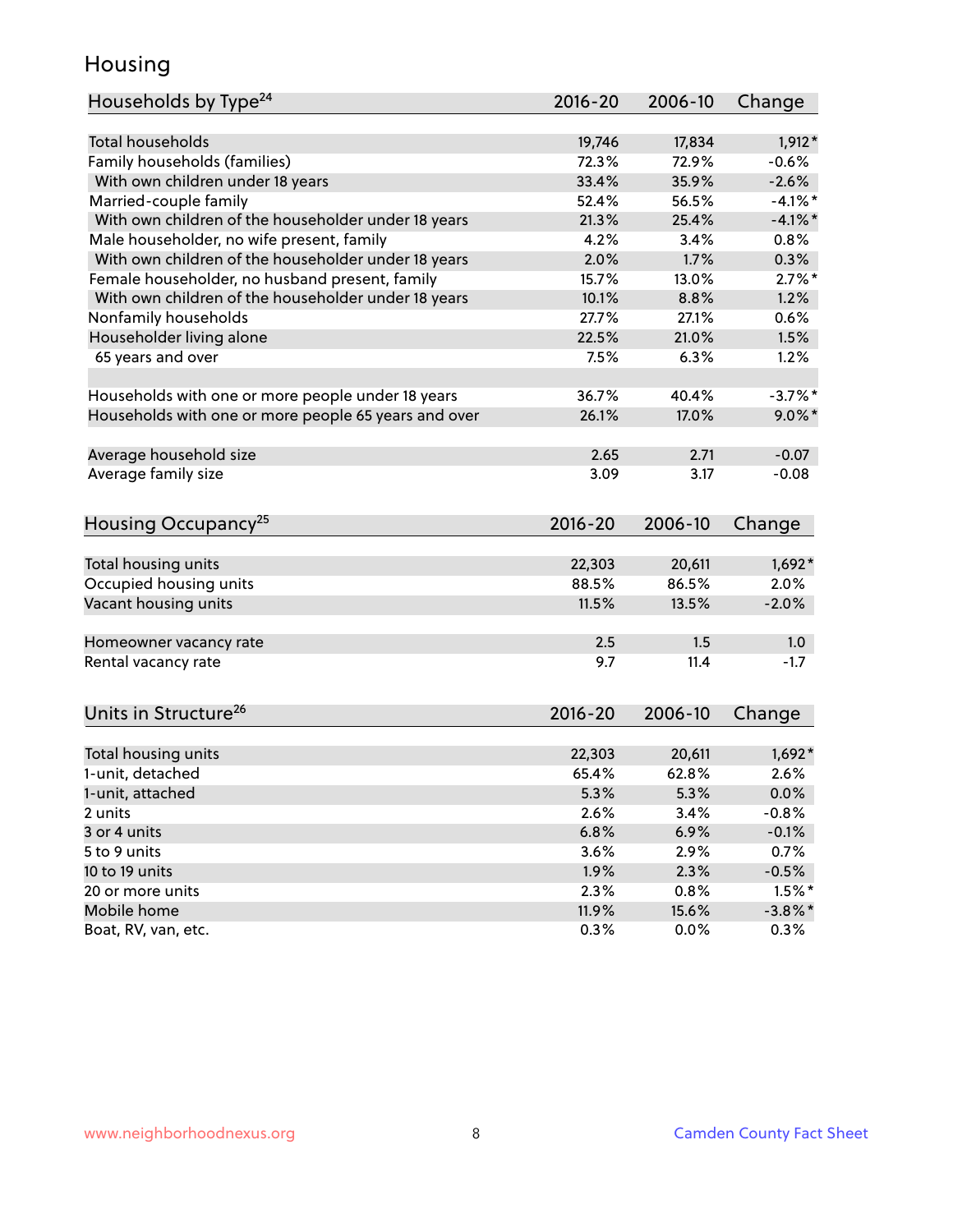# Housing, Continued...

| Year Structure Built <sup>27</sup>             | 2016-20         | 2006-10         | Change                 |
|------------------------------------------------|-----------------|-----------------|------------------------|
| Total housing units                            | 22,303          | 20,611          | $1,692*$               |
| Built 2014 or later                            | 3.1%            | (X)             | (X)                    |
| Built 2010 to 2013                             | 4.4%            | (X)             | (X)                    |
| Built 2000 to 2009                             | 24.2%           | 24.3%           | $-0.1%$                |
| Built 1990 to 1999                             | 26.8%           | 33.4%           | $-6.6\%$ *             |
| Built 1980 to 1989                             | 19.7%           | 21.1%           | $-1.5%$                |
| Built 1970 to 1979                             | 8.3%            | 10.4%           | $-2.1%$                |
| Built 1960 to 1969                             | 5.7%            | 4.1%            | $1.6\%$ *              |
| Built 1950 to 1959                             | 4.4%            | 3.3%            | 1.1%                   |
| Built 1940 to 1949                             | 1.3%            | 0.9%            | 0.4%                   |
| Built 1939 or earlier                          | 2.0%            | 2.4%            | $-0.4%$                |
| Housing Tenure <sup>28</sup>                   | $2016 - 20$     | 2006-10         | Change                 |
|                                                |                 |                 |                        |
| Occupied housing units                         | 19,746<br>61.9% | 17,834<br>67.3% | $1,912*$<br>$-5.4\%$ * |
| Owner-occupied                                 | 38.1%           | 32.7%           | $5.4\%$ *              |
| Renter-occupied                                |                 |                 |                        |
| Average household size of owner-occupied unit  | 2.56            | 2.80            | $-0.23*$               |
| Average household size of renter-occupied unit | 2.78            | 2.54            | 0.24                   |
| Residence 1 Year Ago <sup>29</sup>             | $2016 - 20$     | 2006-10         | Change                 |
| Population 1 year and over                     | 53,153          | 48,425          | 4,728 *                |
| Same house                                     | 83.2%           | 80.6%           | 2.6%                   |
| Different house in the U.S.                    | 16.6%           | 18.7%           | $-2.1%$                |
| Same county                                    | 6.3%            | 9.7%            | $-3.3\%$ *             |
| Different county                               | 10.2%           | 9.1%            | 1.2%                   |
| Same state                                     | 3.1%            | 2.5%            | 0.6%                   |
| Different state                                | 7.2%            | 6.6%            | 0.6%                   |
| Abroad                                         | 0.2%            | 0.7%            | $-0.5%$                |
| Value of Housing Unit <sup>30</sup>            | $2016 - 20$     | 2006-10         | Change                 |
|                                                |                 |                 |                        |
| Owner-occupied units                           | 12,227          | 12,004          | 223                    |
| Less than \$50,000                             | 8.9%            | 9.2%            | $-0.4%$                |
| \$50,000 to \$99,999                           | 9.7%            | 10.3%           | $-0.6%$                |
| \$100,000 to \$149,999                         | 19.8%           | 23.3%           | $-3.5%$                |
| \$150,000 to \$199,999                         | 23.2%           | 24.1%           | $-0.9%$                |
| \$200,000 to \$299,999                         | 20.8%           | 17.8%           | 3.0%                   |
| \$300,000 to \$499,999                         | 14.2%           | 9.8%            | 4.5%*                  |
| \$500,000 to \$999,999                         | 3.2%            | 4.0%            | $-0.8%$                |
| \$1,000,000 or more<br>Median (dollars)        | 0.2%<br>171,400 | 1.4%<br>161,900 | $-1.3%$ *<br>9,500*    |
|                                                | $2016 - 20$     | 2006-10         |                        |
| Mortgage Status <sup>31</sup>                  |                 |                 | Change                 |
| Owner-occupied units                           | 12,227          | 12,004          | 223                    |
| Housing units with a mortgage                  | 63.4%           | 75.0%           | $-11.5%$ *             |
| Housing units without a mortgage               | 36.6%           | 25.0%           | $11.5\%$ *             |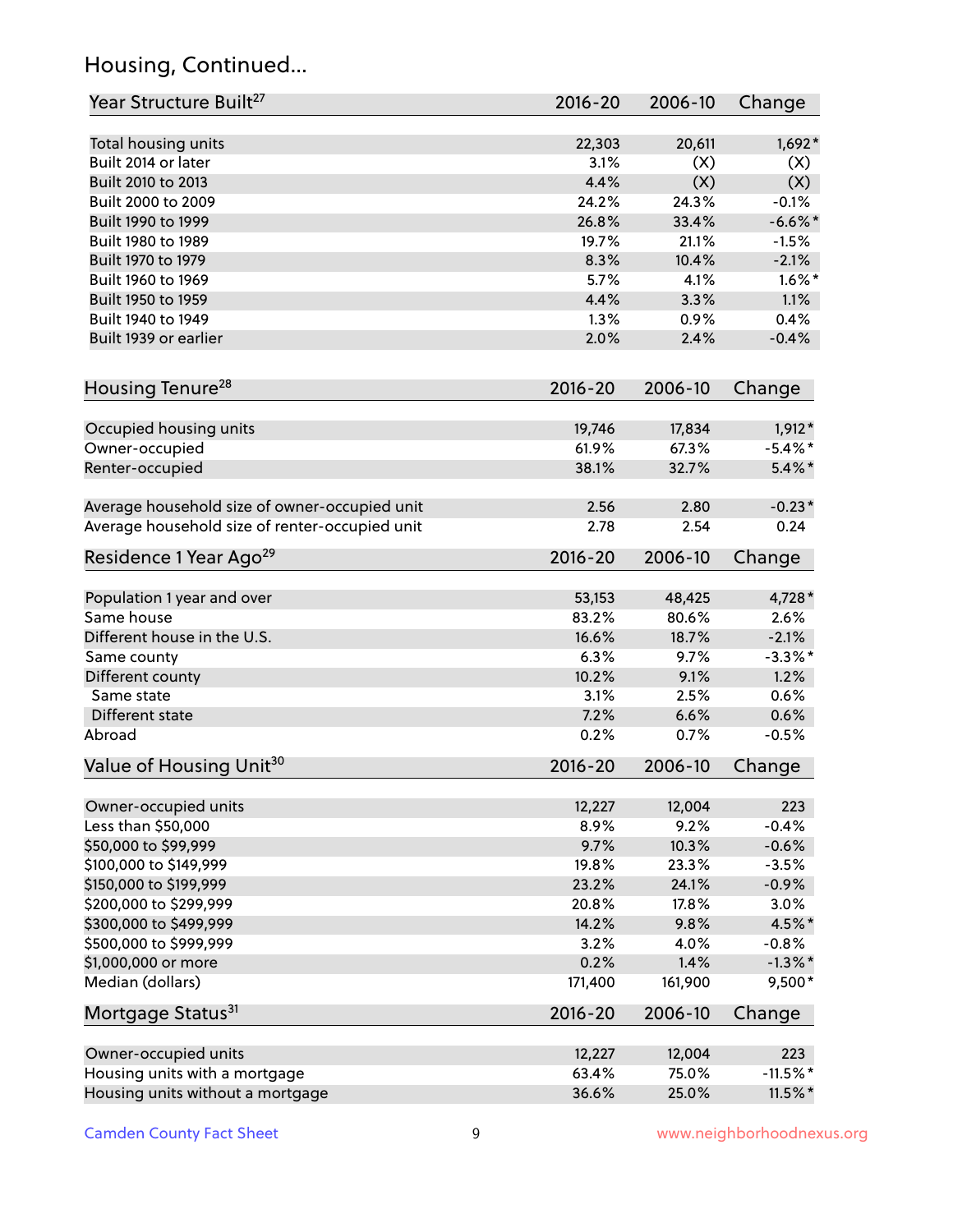# Housing, Continued...

| Selected Monthly Owner Costs <sup>32</sup>                                            | $2016 - 20$ | 2006-10 | Change         |
|---------------------------------------------------------------------------------------|-------------|---------|----------------|
| Housing units with a mortgage                                                         | 7,757       | 8,997   | $-1,240*$      |
| Less than \$300                                                                       | 0.1%        | 0.1%    | $-0.0%$        |
| \$300 to \$499                                                                        | 0.8%        | 2.4%    | $-1.6\%$ *     |
| \$500 to \$999                                                                        | 22.3%       | 29.6%   | $-7.3\%$ *     |
| \$1,000 to \$1,499                                                                    | 41.9%       | 32.1%   | $9.8\%$ *      |
| \$1,500 to \$1,999                                                                    | 20.5%       | 19.5%   | 1.0%           |
| \$2,000 to \$2,999                                                                    | 11.2%       | 13.2%   | $-2.0%$        |
| \$3,000 or more                                                                       | 3.2%        | 3.1%    | 0.1%           |
| Median (dollars)                                                                      | 1,261       | 1,259   | 2 <sup>2</sup> |
| Housing units without a mortgage                                                      | 4,470       | 3,007   | $1,463*$       |
| Less than \$150                                                                       | 3.4%        | 8.5%    | $-5.1\%$ *     |
| \$150 to \$249                                                                        | 15.5%       | 24.8%   | $-9.4\%$ *     |
| \$250 to \$349                                                                        | 20.6%       | 26.9%   | $-6.2%$        |
| \$350 to \$499                                                                        | 24.8%       | 22.3%   | 2.5%           |
| \$500 to \$699                                                                        | 24.2%       | 11.4%   | 12.8%*         |
| \$700 or more                                                                         | 11.6%       | 6.1%    | $5.5%$ *       |
| Median (dollars)                                                                      | 397         | 300     | $97*$          |
| Selected Monthly Owner Costs as a Percentage of<br>Household Income <sup>33</sup>     | $2016 - 20$ | 2006-10 | Change         |
| Housing units with a mortgage (excluding units where<br>SMOCAPI cannot be computed)   | 7,659       | 8,977   | $-1,318*$      |
| Less than 20.0 percent                                                                | 50.9%       | 39.3%   | 11.5%*         |
| 20.0 to 24.9 percent                                                                  | 15.1%       | 13.7%   | 1.4%           |
| 25.0 to 29.9 percent                                                                  | 8.7%        | 13.8%   | $-5.1\%$ *     |
| 30.0 to 34.9 percent                                                                  | 7.5%        | 9.3%    | $-1.7%$        |
| 35.0 percent or more                                                                  | 17.8%       | 23.9%   | $-6.0\%$ *     |
| Not computed                                                                          | 98          | 20      | 78*            |
| Housing unit without a mortgage (excluding units where<br>SMOCAPI cannot be computed) | 4,462       | 2,980   | $1,482*$       |
| Less than 10.0 percent                                                                | 58.3%       | 46.2%   | 12.1%*         |
| 10.0 to 14.9 percent                                                                  | 21.5%       | 18.8%   | 2.6%           |
| 15.0 to 19.9 percent                                                                  | 6.9%        | 8.6%    | $-1.7%$        |
| 20.0 to 24.9 percent                                                                  | 2.2%        | 3.0%    | $-0.8%$        |
| 25.0 to 29.9 percent                                                                  | 4.5%        | 5.4%    | $-0.9%$        |
| 30.0 to 34.9 percent                                                                  | 2.8%        | 4.6%    | $-1.9%$        |
| 35.0 percent or more                                                                  | 3.9%        | 13.4%   | $-9.5%$ *      |
| Not computed                                                                          | $\bf 8$     | 27      | $-19$          |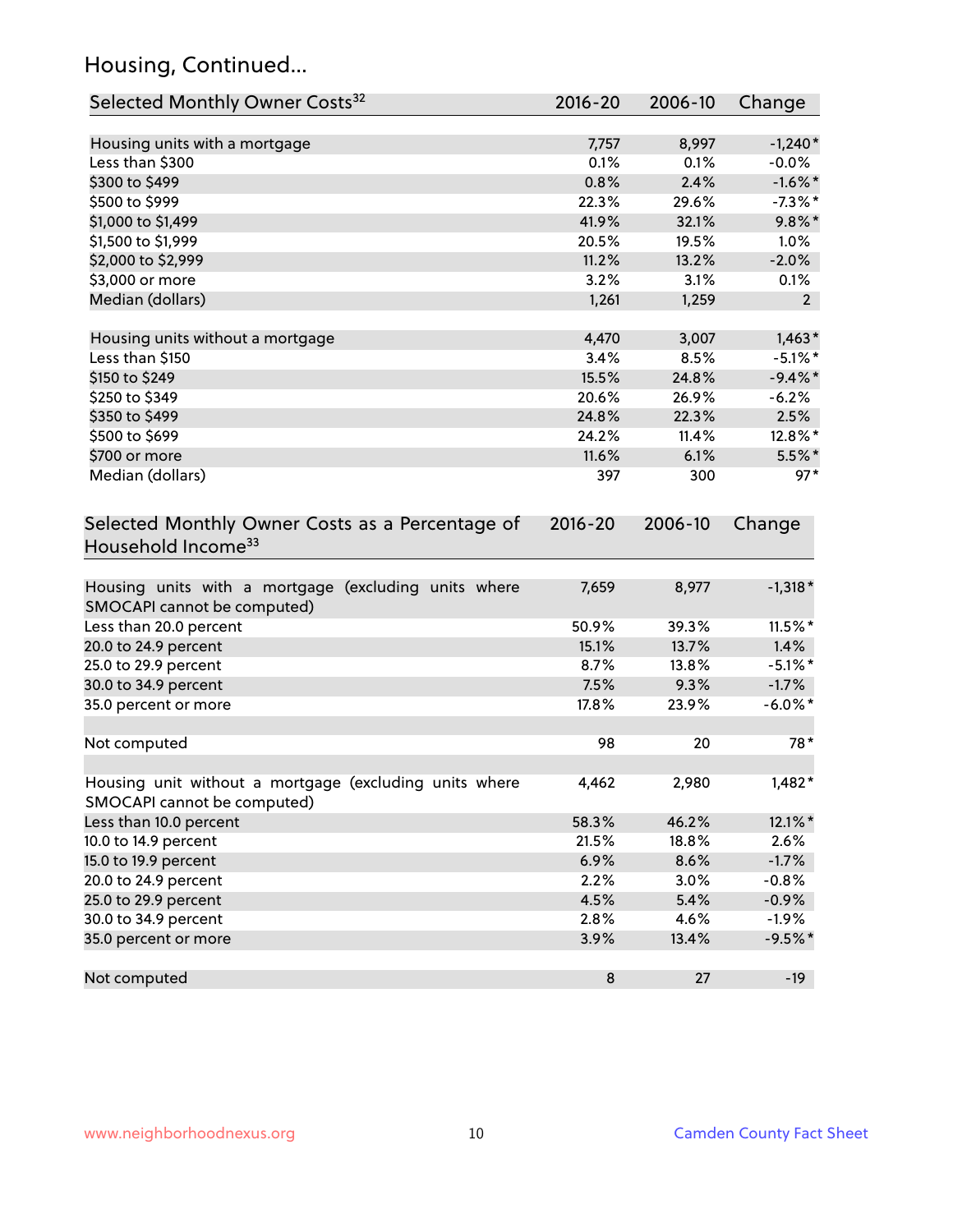# Housing, Continued...

| Gross Rent <sup>34</sup>                                                       | 2016-20     | 2006-10 | Change     |
|--------------------------------------------------------------------------------|-------------|---------|------------|
|                                                                                |             |         |            |
| Occupied units paying rent                                                     | 7,175       | 5,232   | $1,943*$   |
| Less than \$200                                                                | 1.5%        | 0.4%    | 1.2%       |
| \$200 to \$499                                                                 | 7.1%        | 11.8%   | $-4.7%$    |
| \$500 to \$749                                                                 | 20.5%       | 32.2%   | $-11.7%$ * |
| \$750 to \$999                                                                 | 24.0%       | 35.5%   | $-11.5%$ * |
| \$1,000 to \$1,499                                                             | 33.3%       | 17.8%   | 15.5%*     |
| \$1,500 to \$1,999                                                             | 10.8%       | 2.2%    | $8.6\%$ *  |
| \$2,000 or more                                                                | 2.8%        | 0.2%    | $2.6\%*$   |
| Median (dollars)                                                               | 970         | 789     | $181*$     |
| No rent paid                                                                   | 344         | 598     | $-254*$    |
| Gross Rent as a Percentage of Household Income <sup>35</sup>                   | $2016 - 20$ | 2006-10 | Change     |
| Occupied units paying rent (excluding units where GRAPI<br>cannot be computed) | 7,127       | 5,156   | $1,971*$   |
| Less than 15.0 percent                                                         | 13.7%       | 10.3%   | 3.5%       |
| 15.0 to 19.9 percent                                                           | 15.5%       | 18.7%   | $-3.2%$    |
| 20.0 to 24.9 percent                                                           | 14.2%       | 11.5%   | 2.7%       |
| 25.0 to 29.9 percent                                                           | 12.5%       | 15.2%   | $-2.8%$    |
| 30.0 to 34.9 percent                                                           | 6.6%        | 6.1%    | 0.5%       |
| 35.0 percent or more                                                           | 37.6%       | 38.2%   | $-0.6%$    |
| Not computed                                                                   | 392         | 674     | $-282*$    |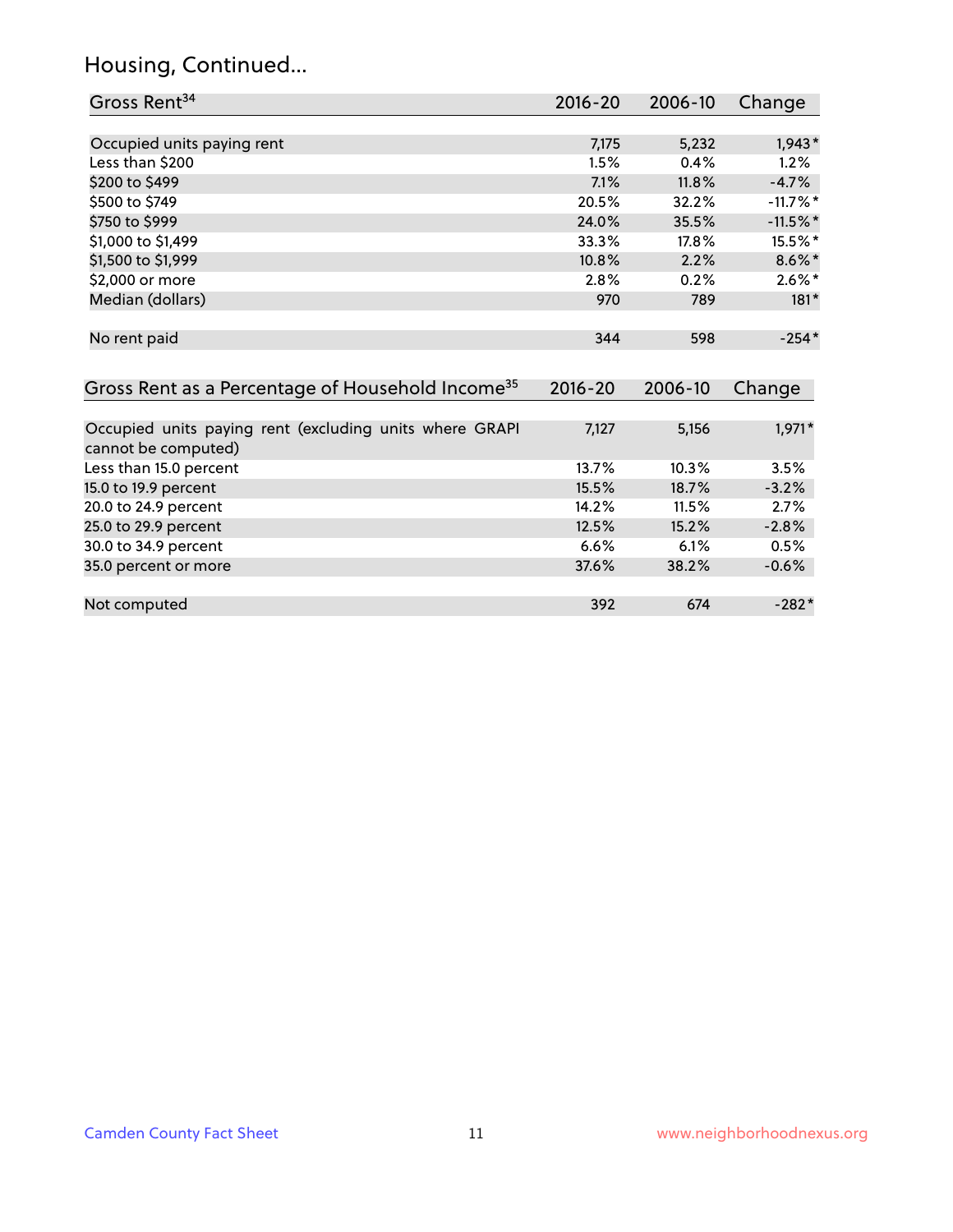# Community Involvement

| Voter Registration and Turnout <sup>36</sup> | 2020   |
|----------------------------------------------|--------|
|                                              |        |
| Active registered voters                     | 35.107 |
| Number voted in Presidential election        | 23,626 |
| Percent voted in Presidential election       | 67.3%  |

## Transportation

| Commuting to Work <sup>37</sup>           | 2016-20     | 2006-10 | Change     |
|-------------------------------------------|-------------|---------|------------|
|                                           |             |         |            |
| Workers 16 years and over                 | 24,990      | 22,709  | $2,281*$   |
| Car, truck, or van - drove alone          | 80.3%       | 84.5%   | $-4.2%$ *  |
| Car, truck, or van - carpooled            | 7.7%        | 10.0%   | $-2.3\%$ * |
| Public transportation (excluding taxicab) | 0.2%        | 0.3%    | $-0.1%$    |
| Walked                                    | 5.4%        | 2.2%    | $3.2\%$ *  |
| Other means                               | 1.2%        | 1.2%    | $-0.0\%$   |
| Worked at home                            | 5.2%        | 1.9%    | $3.3\%$ *  |
|                                           |             |         |            |
| Mean travel time to work (minutes)        | 23.1        | 21.5    | $1.5*$     |
|                                           |             |         |            |
| Vehicles Available <sup>38</sup>          | $2016 - 20$ | 2006-10 | Change     |
|                                           |             |         |            |
| Occupied housing units                    | 19,746      | 17,834  | $1,912*$   |
| No vehicles available                     | 5.8%        | 4.5%    | $1.4\%$    |
| 1 vehicle available                       | 31.3%       | 27.1%   | $4.2\%$ *  |
| 2 vehicles available                      | 39.7%       | 43.9%   | $-4.1\%$ * |
| 3 or more vehicles available              | 23.2%       | 24.6%   | $-1.4%$    |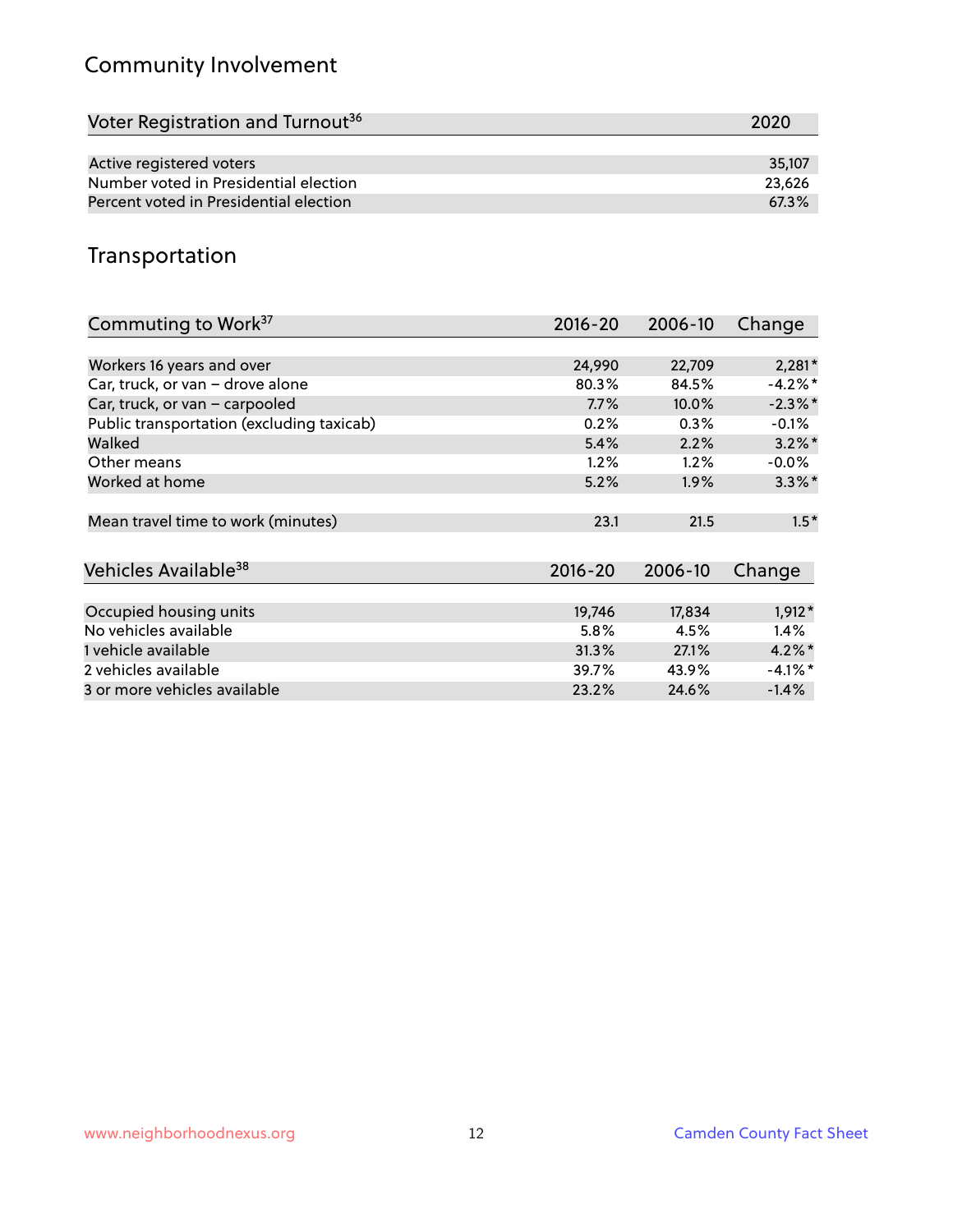#### Health

| Health Insurance coverage <sup>39</sup> | 2016-20 |
|-----------------------------------------|---------|
|-----------------------------------------|---------|

| Civilian Noninstitutionalized Population                | 49,851 |
|---------------------------------------------------------|--------|
| With health insurance coverage                          | 89.2%  |
| With private health insurance coverage                  | 69.1%  |
| With public health coverage                             | 33.3%  |
| No health insurance coverage                            | 10.8%  |
| Civilian Noninstitutionalized Population Under 19 years | 13,823 |
| No health insurance coverage                            | 3.8%   |
| Civilian Noninstitutionalized Population 19 to 64 years | 28,947 |
| In labor force:                                         | 21,160 |
| Employed:                                               | 19,812 |
| With health insurance coverage                          | 84.4%  |
| With private health insurance coverage                  | 40.5%  |
| With public coverage                                    | 8.0%   |
| No health insurance coverage                            | 15.6%  |
| Unemployed:                                             | 1,348  |
| With health insurance coverage                          | 56.5%  |
| With private health insurance coverage                  | 40.5%  |
| With public coverage                                    | 20.0%  |
| No health insurance coverage                            | 43.5%  |
| Not in labor force:                                     | 7,787  |
| With health insurance coverage                          | 85.2%  |
| With private health insurance coverage                  | 65.1%  |
| With public coverage                                    | 30.3%  |
| No health insurance coverage                            | 14.8%  |

| <b>Health Factors</b> | <b>Most Recent</b> |
|-----------------------|--------------------|
|                       |                    |

| Premature Death (YPLL before age 75 per 100,000 population, age-adjusted) <sup>40</sup> | 8,023.4 |
|-----------------------------------------------------------------------------------------|---------|
| Average number of Physically Unhealthy Days <sup>41</sup>                               | 4.5     |
| Average number of Mentally Unhealthy Days <sup>42</sup>                                 | 5.2     |
| Low Birthweight Births <sup>43</sup>                                                    | 8.8%    |
| Diabetes Prevalence <sup>44</sup>                                                       | 11.5%   |
| HIV Prevalence (per 100,000 population) <sup>45</sup>                                   | 214.0   |
| Rate, Deduplicated ER Visits for Asthma, Ages 0-17 <sup>46</sup>                        | 493.2   |